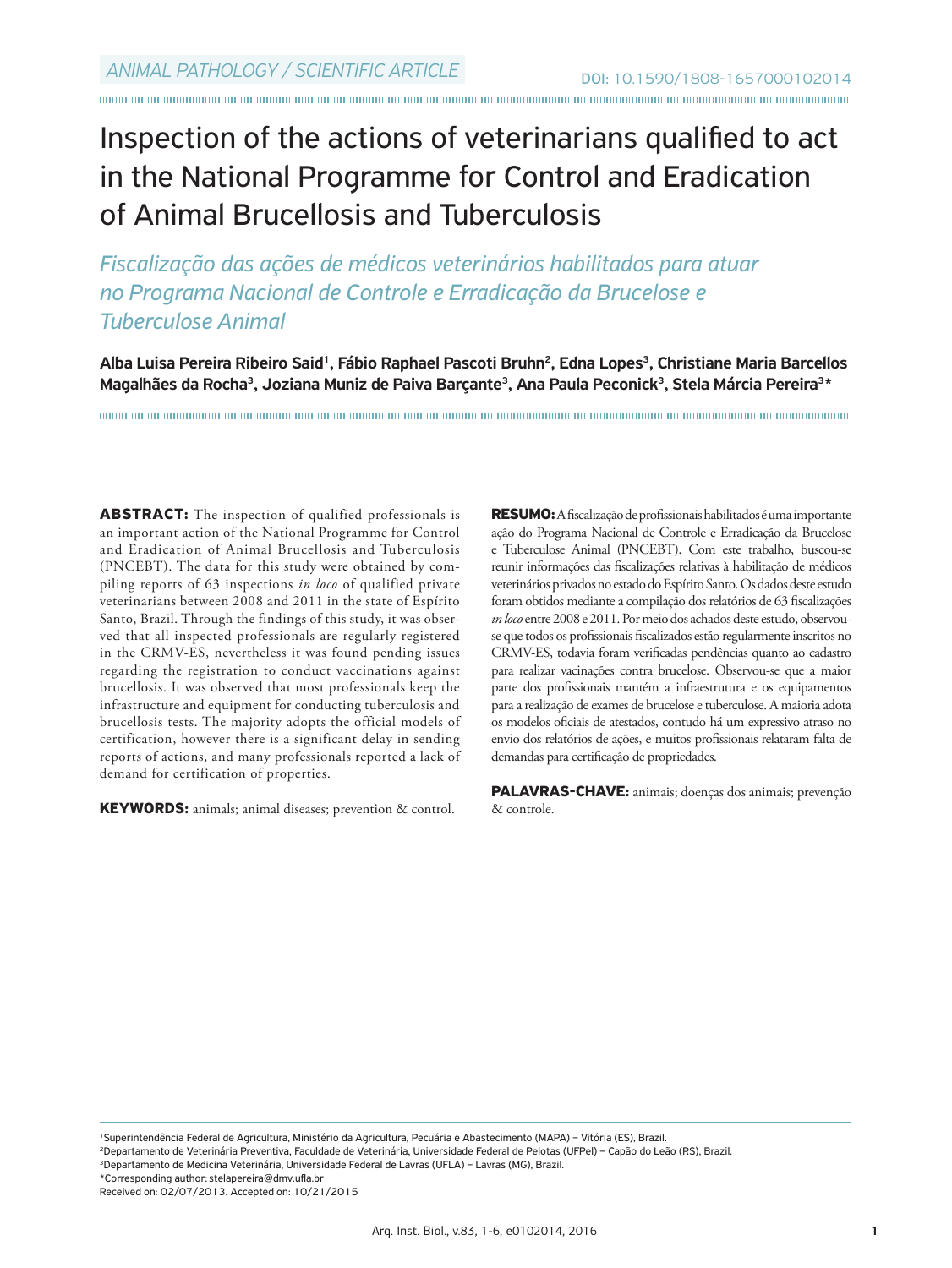### INTRODUCTION

Brazil presents itself as one of the largest producers and exporters of cattle beef, however this position is often threatened by limitations related to economic indicators, production cost, tariff restrictions and, in a special way, by the occurrence of certain diseases (Rubin et al., 2008; Araújo et al., 2012). Among them, it is highlighted brucellosis caused by *Brucella abortus* and tuberculosis caused by *Mycobacterium bovis*, which are widespread throughout the country, forming a significant risk to the production of beef cattle and milk (BRAZIL, 2006b).

The National Programme for Control and Eradication of Animal Brucellosis and Tuberculosis (*Programa Nacional de Controle e Erradicação da Brucelose e Tuberculose Animal* – PNCEBT) was established in 2001 by the Ministerial Normative Instruction nº 1 of January 10, 2001. Its purpose is to reduce the prevalence and incidence of bovine and buffalo brucellosis and tuberculosis, as well as certify properties that offer to consumers products with low health risk. The certification process is performed with the test of all animals, associated with the disposal of the reactors until obtaining the status of free herd in three consecutive tests in a minimum period of nine months.

One of the strategies of this program is to enable veterinarians of the private sector to act after training by the Ministry of Agriculture, Livestock and Supply (*Ministério da Agricultura, Pecuária e Abastecimento* – MAPA next to farms in specific actions contained in the Technical Regulation of the Program, approved by the Normative Instruction n° 6, of January 8, 2004. The functions of these professionals include:

- 1. execution of routine diagnostic tests for brucellosis (buffered acidified antigen (ATT) and Milk Ring Test) and routine and confirmatory tests for tuberculosis in bovine and buffaloes;
- 2. to take technical responsibility for the health process of the properties, aiming at the certification of the property as free or monitored for brucellosis and tuberculosis;
- 3. marking the positive animals or reagents to diagnostic tests for brucellosis and tuberculosis with the letter "P", according to the Technical Regulations of the PNCEBT;
- 4. initiate the arrangements for the proper disposal of positive animals, in accordance with the applicable law, whether for stamping out or destruction;
- 5. comply with the Technical Regulation of PNCEBT and other supplementary rules established by the Department of Animal Health and the animal health service of the State where it was qualified (BRAZIL, 2004).

In state of Espírito Santo, as in the rest of the country, the success of PNCEBT and the credibility of its results are directly linked to the actions of monitoring and supervision of the official veterinary service of the departments of Agriculture of the states, as certifying agency for quality and supervising of the veterinarians actions of the private sector.

Thus, the present work aimed to bring together, for the first time, information regarding inspections of qualifying private veterinarians, performed between 2008 and 2011 in the state of Espírito Santo, aiming to profile and explore its relevant points in order to support the MAPA and the executing agencies in the states of this strategic action of PNCEBT.

#### MATERIALS AND METHODS

Espírito Santo has 82 veterinarians regularly qualified to act on PNCEBT whose supervision actions are shared between the Inspection and Animal Health Service and the Federal Superintendence of Agriculture, Livestock and Food Supply (*Superintendência Federal de Agricultura*) – SISA/DDA/SFA-ES and Institute of Agricultural and Forestry Defense of the Espírito Santo (*Instituto de Defesa Agropecuária e Florestal* – IDAF.

The data in this study were obtained by compiling reports of all inspections made between 2008 and 2011. Thus, in this period, 63 inspections of veterinarians authorized to act in PNCEBT were conducted, which corresponds to 76.80% of the authorized veterinarians present in Espírito Santo between 2008 and 2011, coordinated by the Federal Agricultural fiscal agents of SFA-ES and performed by veterinarians of the IDAF-ES. Standard forms were sent to the veterinarian in charge of the Local Veterinary Unit (UVLs) in the cities where the test rooms of qualified professionals were located, with instructive for its completion.

In these records, it were raised aspects of professional identification, physical verification, verification of procedures for vaccination, diagnosis of brucellosis and tuberculosis, certification of properties and final opinion, based on the Normative Instruction n° 30 of 2006 and the Technical Manual PNCEBT (Brazil, 2006a; 2006b).

#### RESULTS AND DISCUSSION

The World Organization for Animal Health (OIE) has highlighted the necessity of improving the legal framework and resources of veterinary services, aiming to provide them with adequate infrastructure, resources and capabilities that enable the countries to benefit fully from the international zoosanitary agreements, while providing greater protection to public and animal health, in order to reduce the threat and spread of diseases to other countries. Furthermore, the OIE considers veterinary services as a global public issue, and should follow the International standards of structure, organization, resources, capacity and actions of professional associates (OIE, 2012).

Thus, in the present study, which evaluates the Brazilian animal health system, when analyzing the certification forms, it was found that 22 of the qualified veterinarians reported no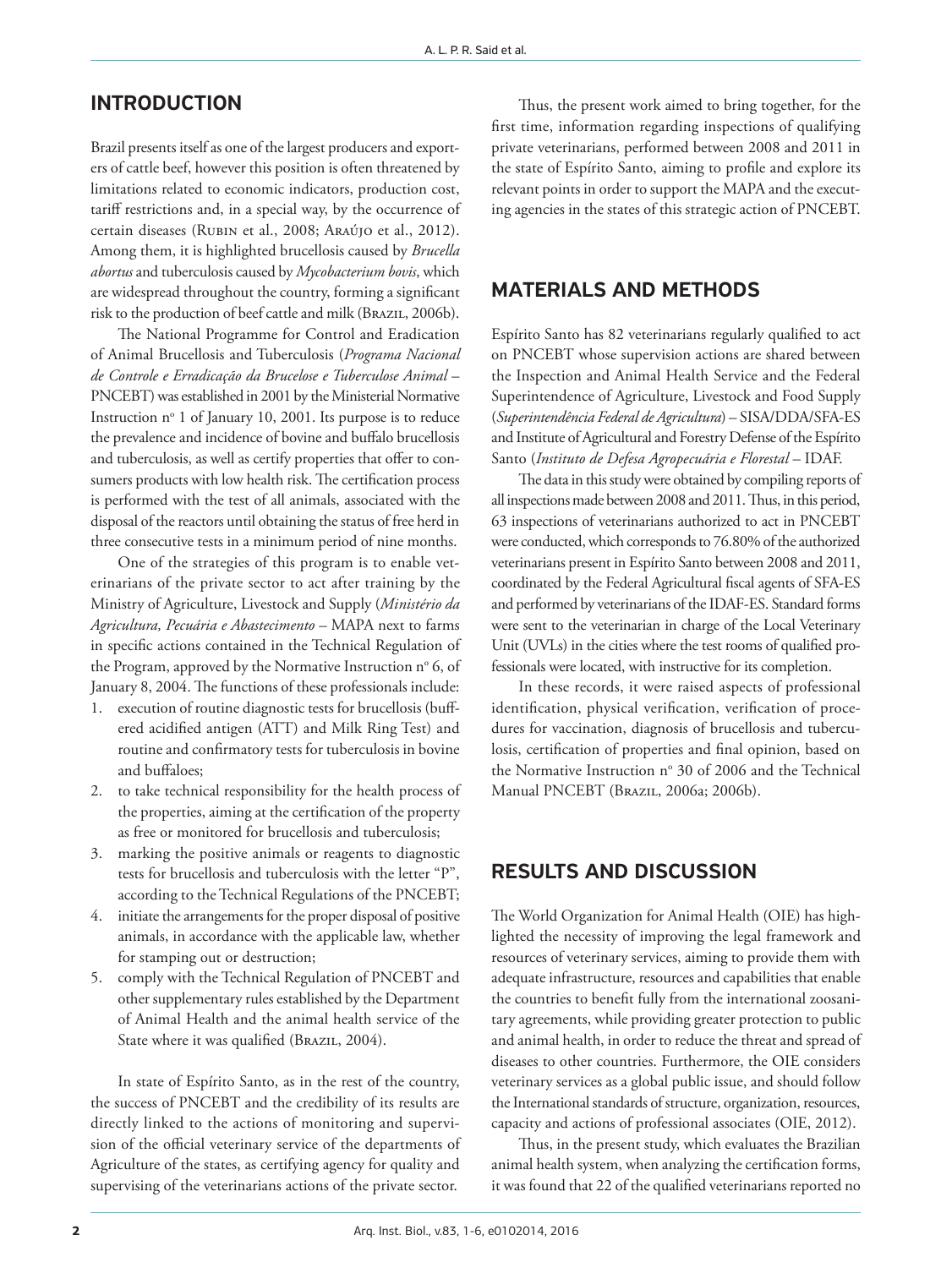information about their home address (5.80%) and/or electronic adress (8.13%) or telephone (9.14%). It is important to highlight that these informations, although not compulsory, are important for the identification of the professionals and control of the official state agency of animal health defense.

Regarding the examination rooms, the majority (48.76%) shared them, with only 4 (6.00%) changing the locations of the examinations, and, in 1 case, the professional's examination room was off. It is important to highlight that, although for the maintenance of the qualification is not compulsory the registration with the Brazilian state, this is a condition that must be sought by professionals to perform vaccinations. However, it was found that 2 (3.00%) professionals had pending issues regarding this register. Nevertheless, all the qualified professionals were properly registered with the Regional Council of

Veterinary Medicine of Espírito Santo – CRMV-ES *(Conselho Regional de Medicina Veterinária)*, and the majority (54.86%) is registered in other federal units (Table 1).

It was observed that two professionals (3.00%) were linked to the federal public service (Table 1), and one is approved to teach classes in federal institutions and one is qualified to emit Transit Animal Guides for horses. This demonstrates that few professionals have other forms of involvement with animal health beyond the qualification for vaccination in PNCEBT.

In the present study, it was observed that most of the interviewed have the minimum infrastructure to perform the tests, as well as computers with internet access in good working condition. Most veterinarians (32.51%) did not have a climatized room thermometer, and 4 (6%) lacked a source of indirect illumination (Table 2). Only 1 (2%) did not have a stopwatch

**Table 1.** Identification of veterinarians qualified to serve on the National Programme for Control and Eradication of Animal Brucellosis and Tuberculosis in forms of supervision conducted by the Institute of Agricultural and Forestry Defense of Espírito Santo state, Brazil, between 2008 and 2011.

| <b>Observed items</b>                       | <b>Compliant</b> |     | <b>Non compliant</b> |          |
|---------------------------------------------|------------------|-----|----------------------|----------|
|                                             | n                | %   | n                    | %        |
| Registry of vaccinations                    | 61               | 97  | $\mathcal{P}$        | 3        |
| <b>Situation in CRMV-ES</b>                 | 63               | 100 | $\Omega$             | $\Omega$ |
| Address                                     | 58               | 92  | 5                    | 8        |
| Phone                                       | 54               | 86  | 9                    | 14       |
| Email address                               | 55               | 87  | 8                    | 13       |
| Address of the examination room             | 59               | 94  | $\overline{4}$       | 6        |
| Sharing of infrastructure                   | 15               | 24  | 48                   | 76       |
| <b>Qualification in other Federal Units</b> | 9                | 14  | 54                   | 86       |
| Linkage to federal service                  | 6 <sup>1</sup>   | 97  | 2                    |          |

Compliant: Regular status at the Institute of Agricultural and Forestry Defense of the Espírito Santo (IDAF), based on the Normative Instruction nº 30 of 2006 and the Technical Manual of PNCEBT (Brazil, 2006a; 2006b); Non compliant: Irregular situation in IDAF; CRMV-ES: Regional Council of Veterinary Medicine of Espírito Santo.

**Table 2.** Infrastructure available to veterinarians qualified to serve on the National Programme for Control and Eradication of Animal Brucellosis and Tuberculosis according to the records of supervision applied by the Institute of Agricultural and Forestry Defense of Espírito Santo state, Brazil, between 2008 and 2011.

| <b>Observed items</b>                                              | <b>Compliant</b> |      | <b>Non compliant</b> |               |
|--------------------------------------------------------------------|------------------|------|----------------------|---------------|
|                                                                    | $\overline{ }$   | $\%$ | n                    | $\%$          |
| Computer                                                           | 60               | 95   | 3                    | 5             |
| Facsimile machine                                                  | 52               | 83   | 11                   | 17            |
| Living room with water point                                       | 62               | 98   |                      | 2             |
| Refrigerator with freezer                                          | 62               | 98   |                      | 2             |
| Automatic micropipetor of 30 mL or other volumes                   | 62               | 98   |                      | $\mathcal{P}$ |
| Source of indirect lighting                                        | 59               | 94   | 4                    | 6             |
| Stopwatch                                                          | 62               | 98   | 0                    | $\Omega$      |
| Glass plate for seroagglutination                                  | 62               | 98   |                      | 2             |
| Material for blood collecting                                      | 62               | 98   |                      | 2             |
| Irons for marking vaccinated animals and positive reagents animals | 58               | 92   | 5                    | 8             |
| Heated room measured by thermometer                                | 31               | 49   | 32                   | 51            |
| Multidose syringes suitable for tuberculin of bovine (two)         | 62               | 98   |                      | 2             |
| Specific cutimeter for tuberculin test                             | 62               | 98   |                      | 2             |
| Avian and bovine PPD tuberculin                                    | 49               | 78   |                      | $\mathcal{P}$ |
| Equipment for trichotomy                                           | 62               | 98   |                      | 2             |

Compliant: Regular status at the Institute of Agricultural and Forestry Defense of the Espírito Santo (IDAF), based on the Normative Instruction nº 30 of 2006 and the Technical Manual of PNCEBT (Brazil, 2006a; 2006b); Non compliant: Irregular situation in IDAF.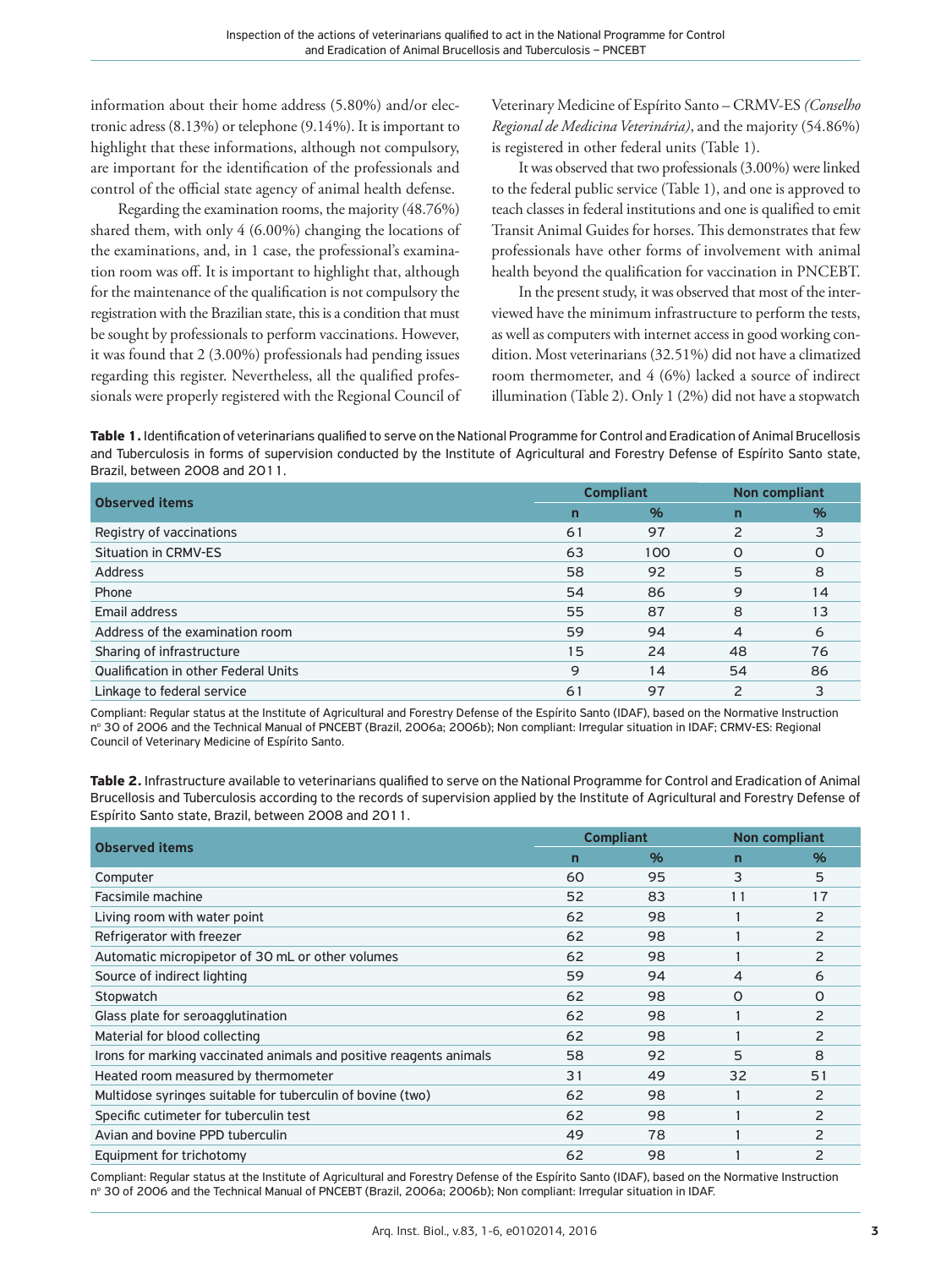to perform activities, but wore a wristwatch, and 13 (21%) did not possess stockpiles of avian and bovine PPD tuberculins at the time of inspection, despite using these inputs for that was not considered as noncompliant.

It was found that most qualified professionals supervised (62.98%) adopt the model of official certificates of vaccination and prescriptions for the purchase of vaccines (Table 3). This fact is important, since studies on the prevalence of bovine brucellosis in the PNCEBT demonstrated that well-structured and administered programs reach good levels of control, with significant reduction in prevalence (Poester et al., 2009). For this structure, it is essential that professionals maintain considerable level of organization and standardization of procedures.

On the other hand, although the majority sends monthly reports (42.33%) and forms (62.98%) for the correct issuing of certificates of vaccination, it was found that most of the qualified professionals (21.33%) delayed sending monthly reports of the vaccinations performed (Table 3). Indeed, noncompliance occurred due to the delay in sending and not specifically in completing the reports. This is interesting because it allows evaluating the quality of service, thus indicating the need for training to implement the correct procedures.

The delivery of reports of deadlines established is very important, since the state agencies for health protection responsible for the collection of data of vaccination and tests should take special care in these activities. This is because a collect closer to reality enables other works like that, besides favoring an adequate evaluation of the program (VALENTE et al., 2011).

In the present study, it was observed that 13 (20%) of the qualified professionals do not maintain regular stocks of inputs (antigens and allergens-temperature + 02 to +08°C) for the diagnosis of brucellosis and tuberculosis. However, the literature emphasizes that, for the control of brucellosis, health measures are based on two main focuses — diagnosis and vaccination —, for which it is possible to reduce or prevent exposure of animals to infectious agents and increase the resistance of livestock. Bovine brucellosis is endemic throughout the country, and the Brazilian historic shows that vaccination activities deserve special attention of the PNCEBT (Paulin; Ferreira Neto, 2002).

The tuberculin test is of great importance as a method of selection of animals that may represent risk to public health (Pinto et al., 2002), as well as to animal health, since the most significant source of infection for livestock is bovine or buffalo infected, and the main way to introduce tuberculosis in a herd is the purchase of infected animals (Pacheco et al., 2009). Monitoring is essential for the maintenance of a healthy herd; to improve the diagnosis, it is important that the service follow the actions of veterinarians in the field, where the tests are performed. Nevertheless, in this study, it was found that in Espírito Santo, between 2008 and 2011, it was not possible to follow the procedures in 60 (95%) of the field inspections and in 42 (67%) of the laboratory inspections, mainly due to difficulties in scheduling with the official service.

It was found that 51 (80%) of the professionals record the results of tests satisfactorily (Table 4). Although not performed in this study, the details of types of the most common mistakes made by 12 (19%) professionals, who do not report the results of the tests satisfactorily, are important because it would allow the adoption of the necessary improvements to the system of defense.

Regarding marking and euthanasia of positive animals, it was found that 21 (33%) have some type of noncompliance (Table 4), and that 16 (25%) of the total supervised had not yet registered reagent animals (positive).

Concerning the procedures for the certification of properties and the final opinion conducted by qualified veterinarians to serve on the PNCEBT, it was found that the majority, 61 (96.00%), of the qualified professionals had not claims for certification of properties, mainly due to the lack of interest from producers. The low demand can be linked to high costs and low financial return associated with certification. It is important to highlight that joining the certification process is voluntary and it would be interesting to implement incentive mechanisms to producers to encourage the increase of preventive practices. Such initiatives should be developed in collaboration with all actors in the productive chain, mainly industry (Brazil, 2006b; Valente et al., 2011).

In the present study it was observed that in Espírito Santo, between the years 2008 and 2011, the disabling of one

**Table 3.** Procedures for vaccination of calves performed by veterinarians qualified to act on the National Programme for Control and Eradication of Animal Brucellosis and Tuberculosis according to the records of inspection applied by the Institute of Agricultural and Forestry Defense of the Espírito Santo state, Brazil, between 2008 and 2011.

| <b>Observed items</b>                                         | <b>Compliant</b> |    | <b>Non compliant</b> |   |
|---------------------------------------------------------------|------------------|----|----------------------|---|
|                                                               | n                | %  | n                    | % |
| Referral of forms for emission of certificates of vaccination | 62               | 98 |                      |   |
| Official models of certificates of vaccination                | 62               | 98 |                      |   |
| Official models of prescriptions to purchase vaccines         | 62               | 98 |                      |   |
| Using vaccinators as support                                  | 18               | 29 |                      |   |
| Correct marking of vaccinated animals                         | 58               | 92 |                      | 8 |
| Referral of monthly reports of vaccination                    | 42               | 67 |                      |   |

Compliant: Regular status at the Institute of Agricultural and Forestry Defense of the Espírito Santo (IDAF), based on the Normative Instruction nº 30 of 2006 and the Technical Manual of PNCEBT (Brazil, 2006a; 2006b); Non compliant: Irregular situation in IDAF.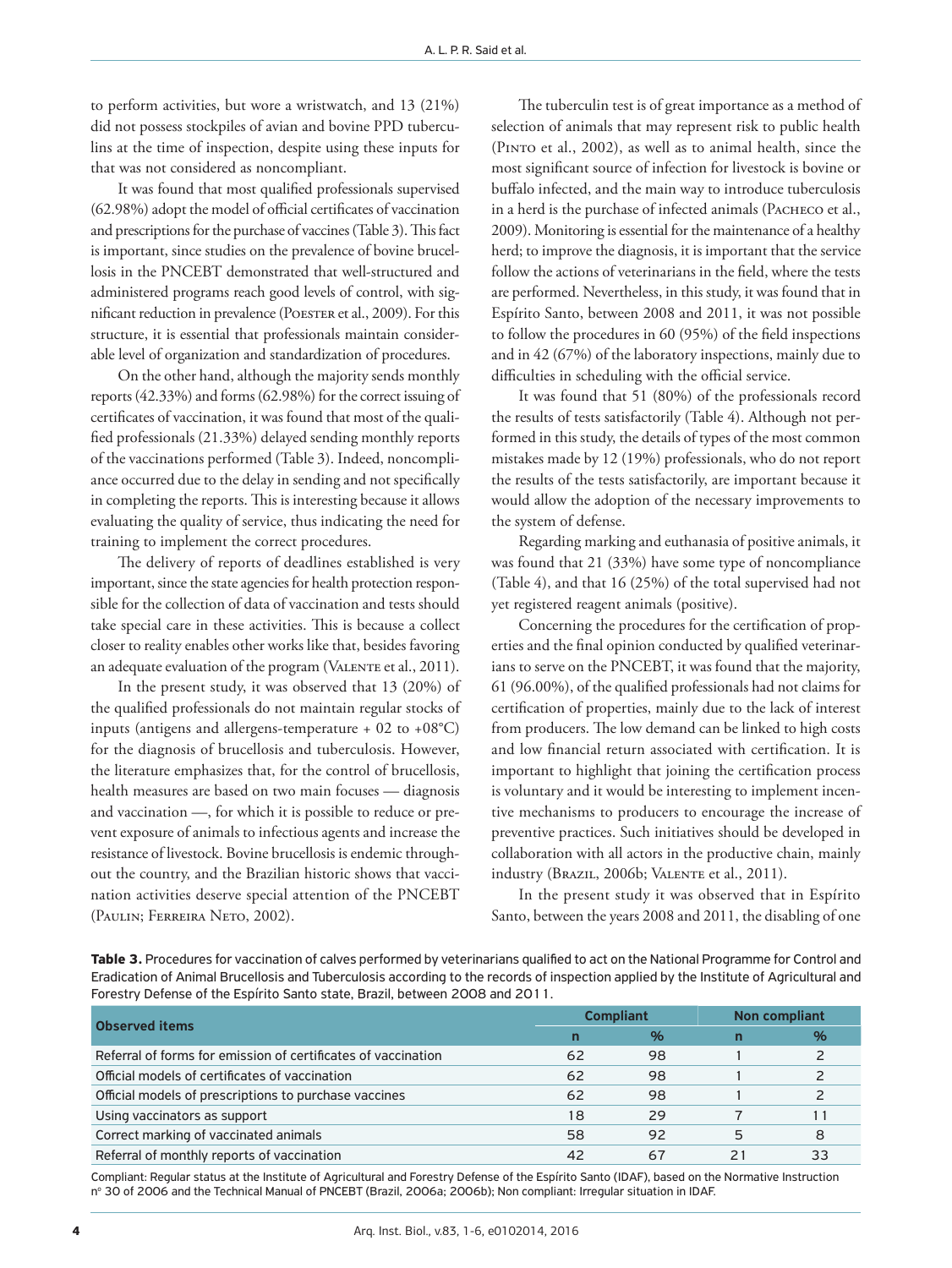**Table 4.** Procedures for the diagnosis of brucellosis and tuberculosis performed by veterinarians qualified to serve on the National Programme for Control and Eradication of Animal Brucellosis and Tuberculosis according to the records of supervisions applied by the Institute of Agricultural and Forestry Defense of Espírito Santo state, Brazil, between 2008 and 2011.

| <b>Observed Items</b>                                                  | <b>Compliant</b> |      | <b>Non compliant</b> |          |
|------------------------------------------------------------------------|------------------|------|----------------------|----------|
|                                                                        | n                | $\%$ | n                    | %        |
| Stocks of antigens and allergens in $+2$ to $+8^{\circ}$ C temperature | 49               | 78   |                      |          |
| Procedures in laboratory                                               | 19               | 30   | 2                    |          |
| Procedures in field                                                    | 2                | 3    |                      |          |
| Records of performed tests                                             | 51               | 81   | 12                   | 19       |
| Marking of positive animals                                            | 26               | 41   | 21                   | 33       |
| Procedures for euthanasia of positive animals                          | 26               | 41   | 21                   | 33       |
| Certificates of tests in official models                               | 63               | 100  | $\Omega$             | $\Omega$ |
| Correct filling of the test's certificates                             | 53               | 84   | 1 <sub>O</sub>       | 16       |
| Referral of reports                                                    | 43               | 68   | 20                   | 32       |
| Numbering of the certificates of the tests                             | 58               | 92   | 5                    | 8        |

Compliant: Regular status at the Institute of Agricultural and Forestry Defense of the Espírito Santo (IDAF), based on the Normative Instruction nº 30 of 2006 and the Technical Manual of PNCEBT (Brazil, 2006a; 2006b); Non compliant: Irregular situation in IDAF.

professional was asked after a routine inspection by IDAF, after noticing the absence of the minimum infrastructure required and the occurrence of many procedural errors.

After the inspections, in most cases, 38 (60%) recommendations were made by the official state agency to veterinarian vaccinators, mainly related to the importance of education of the professionals regarding the need to keep current addresses, filling and referral monthly reports of calves vaccination and performing of tests, in addition to the establishing of alternative ways for official communication of positive cases of tuberculosis and brucellosis, routine maintenance of inspections to verify the infrastructure and the performing of tests and achievement of registration of vaccinators by the IDAF.

## CONCLUSIONS

All the supervised professionals are regularly registered in CRMV-ES, however there are cases of pending issues in the registry to perform the vaccinations against brucellosis.

## REFERENCES

ARAÚJO, H.S.; SABBAG, O.J.; LIMA, B.T.M.; ANDRIGHETTO, C.; RUIZ, U.S. Aspectos econômicos da produção de bovinos de corte. *Pesquisa Agropecuária Tropical*, v.42, n.1, p.82- 89, 2012. Disponível em: <http://www.revistas.ufg.br/ index.php/pat/article/view/13840/10449>. Acesso em: 25 mar. 2013.

BRASIL. Instrução Normativa 6, de 8 de janeiro de 2004. *Aprova o regulamento técnico do Programa Nacional de Controle e Erradicação da Brucelose e Tuberculose Animal.* Brasília: Ministério The majority adopts the official model of vaccination certificates and examinations and prescriptions for the purchase of vaccines, yet there is a significant delay in the submission of reports of actions, and many professionals reported a lack of demand for certification of properties. As for the registration of test results, there is the need for adequacy, as well as the verification of field procedures.

It was observed that most professionals maintain the infrastructure for performing tests for brucellosis and tuberculosis. Nevertheless, in most inspections, it was necessary to educate vaccinators, especially regarding the importance of maintaining records, the examinations and dispatch of the results.

## ACKNOWLEDGMENTS

This work was financially supported by Ministério da Agricultura, Pecuária e Abastecimento and Conselho Nacional de Desenvolvimento Cientifico e Tecnologico (research scholarship to C.M.B.M.R.), Brazil.

da Agricultura, Pecuária e Abastecimento – MAPA, 2004. Diário Oficial da União, seção 1, p. 6-10.

BRASIL. Instrução Normativa 30, de 7 de junho de 2006. *Estabelece as normas de habilitação de médicos veterinários que atuam no setor privado, para fins de execução de atividades previstas no Regulamento Técnico do Programa Nacional de Controle e Erradicação da Brucelose e da Tuberculose Animal – PNCEBT*. Brasília: Ministério de Agricultura, Pecuária e Abastecimento – MAPA, 2006a. Diário Oficial da União, seção 1, p.5.